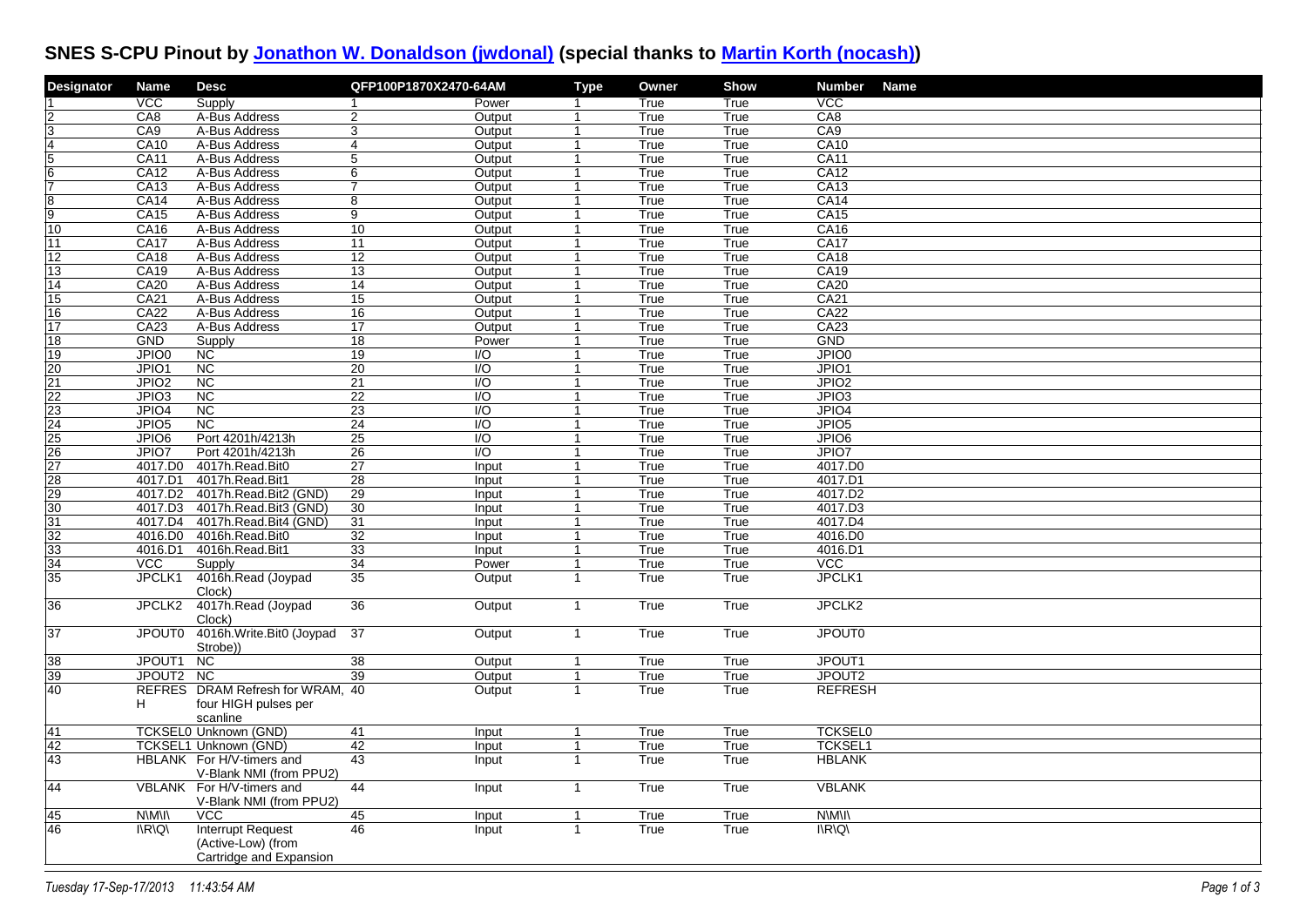| <b>Designator</b>     | <b>Name</b>                      | <b>Desc</b>                                                                                                                                    | QFP100P1870X2470-64AM |                                      | <b>Type</b>                      | Owner        | Show         | <b>Number</b><br><b>Name</b>      |
|-----------------------|----------------------------------|------------------------------------------------------------------------------------------------------------------------------------------------|-----------------------|--------------------------------------|----------------------------------|--------------|--------------|-----------------------------------|
|                       |                                  | Port)                                                                                                                                          |                       |                                      |                                  |              |              |                                   |
| 47<br>48              | <b>GND</b>                       | Supply                                                                                                                                         | 47                    | Power                                | -1                               | True         | True         | <b>GND</b>                        |
|                       | <b>XIN</b>                       | <b>Master Clock</b><br>(21.47727MHz) (from Osc)                                                                                                | 48                    | Input                                | 1                                | True         | True         | <b>XIN</b>                        |
| 49                    |                                  | D\R\A\M\ GND (used to disable<br>M\O\D\E\ DRAM refresh)                                                                                        | 49                    | Input                                | $\mathbf{1}$                     | True         | True         | D\R\A\M\M\O\D\<br>E١              |
| $\overline{50}$       |                                  | R\E\S\E\T Reset (from System)                                                                                                                  | 50                    | Input                                | $\mathbf{1}$                     | True         | True         | <b>RIEISIEITI</b>                 |
| $\overline{51}$       | PA <sub>0</sub>                  | <b>B-Bus Address</b>                                                                                                                           | 51                    | Output                               | $\mathbf{1}$                     | True         | True         | PA0                               |
| $\overline{52}$       | PA <sub>1</sub>                  | <b>B-Bus Address</b>                                                                                                                           | $\overline{52}$       | Output                               | $\mathbf 1$                      | True         | True         | PA1                               |
| $\overline{53}$       | PA2                              | <b>B-Bus Address</b>                                                                                                                           | $\overline{53}$       | Output                               | $\mathbf{1}$                     | True         | True         | PA2                               |
| $\overline{54}$       | PA3                              | <b>B-Bus Address</b>                                                                                                                           | 54                    | Output                               | $\mathbf{1}$                     | True         | True         | PA3                               |
| 55                    | PA4                              | <b>B-Bus Address</b>                                                                                                                           | $\overline{55}$       | Output                               | $\mathbf{1}$                     | True         | True         | PA4                               |
| 56                    | PA5                              | <b>B-Bus Address</b>                                                                                                                           | $\overline{56}$       | Output                               | $\mathbf{1}$                     | True         | True         | PA <sub>5</sub>                   |
| 57                    | PA <sub>6</sub>                  | <b>B-Bus Address</b>                                                                                                                           | $\overline{57}$       | Output                               | $\mathbf{1}$                     | True         | True         | PAG                               |
| 58                    | PA7                              | <b>B-Bus Address</b>                                                                                                                           | $\overline{58}$       | Output                               | $\mathbf{1}$                     | True         | True         | PA7                               |
| 59                    | $\overline{VCC}$                 | Supply                                                                                                                                         | $\overline{59}$       | Power                                | $\mathbf{1}$                     | True         | True         | $\overline{VCC}$                  |
| $\overline{60}$       | D <sub>0</sub>                   | Data Bus                                                                                                                                       | 60                    | I/O                                  | $\overline{1}$                   | True         | True         | D <sub>0</sub>                    |
| 61                    | D <sub>1</sub>                   | Data Bus                                                                                                                                       | 61                    | $\overline{1/O}$                     | $\mathbf{1}$                     | True         | True         | $\overline{D1}$                   |
| 62                    | D <sub>2</sub>                   | Data Bus                                                                                                                                       | 62                    | $\overline{1/O}$                     | $\overline{1}$                   | True         | True         | D <sub>2</sub>                    |
| 63                    | D <sub>3</sub>                   | Data Bus                                                                                                                                       | 63                    | $\overline{1/O}$                     | $\overline{1}$                   | True         | True         | $\overline{D3}$                   |
| 64                    | D <sub>4</sub>                   | Data Bus                                                                                                                                       | 64                    | $\overline{1/O}$<br>$\overline{1/O}$ | $\overline{1}$                   | True         | True         | D <sub>4</sub><br>$\overline{D5}$ |
| 65<br>66              | D <sub>5</sub><br>D <sub>6</sub> | Data Bus<br>Data Bus                                                                                                                           | 65<br>66              | $\overline{1/O}$                     | $\overline{1}$<br>$\overline{1}$ | True<br>True | True<br>True | D <sub>6</sub>                    |
| 67                    | D7                               | Data Bus                                                                                                                                       | 67                    | $\overline{1/O}$                     | $\overline{1}$                   | True         |              | $\overline{D7}$                   |
| 68                    | PVANRNDN                         | <b>B-Bus Read Strobe</b>                                                                                                                       | 68                    | Output                               | $\mathbf{1}$                     | True         | True<br>True | PVARVD                            |
|                       |                                  | (Active-Low)                                                                                                                                   |                       |                                      |                                  |              |              |                                   |
| 69                    |                                  | P\A\W\R\ B-Bus Write Strobe<br>(Active-Low)                                                                                                    | 69                    | Output                               | $\mathbf{1}$                     | True         | True         | PVAW/RV                           |
| 70                    | D\M\A\                           | NC.                                                                                                                                            | 70                    | Output                               | $\mathbf{1}$                     | True         | True         | D\M\A\                            |
| 71                    | <b>CPUCK</b>                     | N <sub>C</sub>                                                                                                                                 | 71                    | Output                               | $\mathbf{1}$                     | True         | True         | <b>CPUCK</b>                      |
| $\overline{72}$       | <b>SYSCK</b>                     | System Clock (most likely<br>the current memory access<br>cycle clock, i.e. 3.58MHz,<br>2.68MHz, or 1.79MHz) (to<br><b>WRAM</b> and Cartridge) | 72                    | Output                               | $\mathbf{1}$                     | True         | True         | <b>SYSCK</b>                      |
| $\overline{73}$       | <b>TM</b>                        | Unknown (GND)                                                                                                                                  | 73                    | Input                                | $\overline{1}$                   | True         | True         | <b>TM</b>                         |
| $\overline{74}$       | Е                                | HVCMOD Home Video Computer<br>(a.k.a. Famicom) Mode<br>(purpose unknown since<br>SNES can play Famicom<br>games already) (GND)                 | 74                    | Input                                | 1                                | True         | True         | <b>HVCMODE</b>                    |
| $\overline{75}$       | <b>HALT</b>                      | Unknown (GND)                                                                                                                                  | 75                    | Input                                | -1                               | True         | True         | <b>HALT</b>                       |
| 76                    | A\B\O\R\T VCC                    |                                                                                                                                                | 76                    | Input                                | 1                                | True         | True         | A\B\O\R\T\                        |
| 77                    | E\L\                             | R\O\M\S\ ROM Select (Access to<br>00-3F/80-BF:8000-FFFF or<br>40-7D/C0-FF:0000-FFFF)<br>(to Cartridge)                                         | 77                    | Output                               | $\mathbf{1}$                     | True         | True         | R\O\M\S\E\L\                      |
| 78                    | E\L\                             | R\A\M\S\ WRAM Select (Access to 78<br>00-3F/80-BF:0000-1FFF or<br>7E-7F:0000-FFFF)                                                             |                       | Output                               | $\mathbf{1}$                     | True         | True         | R\A\M\S\E\L\                      |
| 79                    | <b>GND</b>                       | Supply                                                                                                                                         | $\overline{79}$       | Power                                | $\mathbf{1}$                     | True         | True         | GND                               |
| $\overline{80}$       | R/W\                             | NC                                                                                                                                             | 80                    | Output                               | $\mathbf{1}$                     | True         | True         | $R/W\wedge$                       |
| $\frac{1}{\sqrt{81}}$ | <b>RDY</b>                       | VCC                                                                                                                                            | 81                    | Input                                | $\mathbf{1}$                     | True         | True         | <b>RDY</b>                        |
|                       | <b>MILI</b>                      | Memory Lock (Active-Low) 82<br>(asserted on<br>read/modify/write                                                                               |                       | Output                               | $\mathbf{1}$                     | True         | True         | <b>M\L\</b>                       |